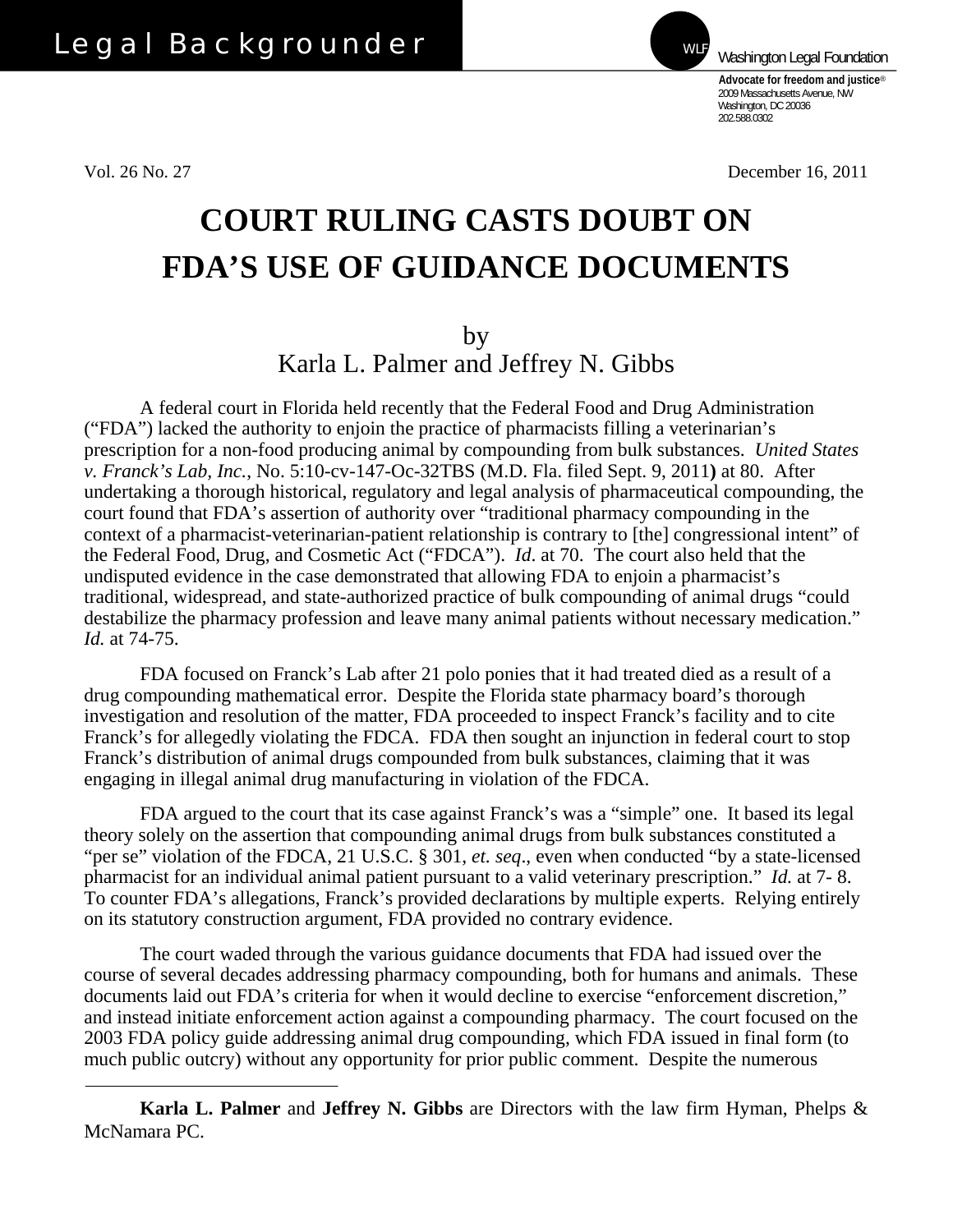negative comments FDA received after the guidance document was issued, FDA had never revised it or publicly addressed the criticisms. *See* FDA Compliance Policy Guide Sec. 460.400, Pharmacy Compounding of Drugs for Use in Animals (July 2003).

Turning also to the FDCA's statutory language, the court determined that, to the extent that Congress addressed the issue of compounding in the FDCA, it decided to "focus governmental resources upon the commercial distributors of drugs rather than upon the trained pharmacists and physicians who must reconstitute drugs for a patient to use on a smaller scale." *Id.* at 60 (emphasis omitted). The court stated that whether FDA was authorized to regulate compounding that is used as a "disguise for manufacturing" (which arguably may be within FDA's broad reach) was not the issue. Instead, using a "first-of-its-kind enforcement action," the FDA was seeking to expand its statutory authority by enjoining an "individual pharmacy which is engaged in traditional compounding of animal drugs in compliance with state law. In so doing, FDA overreaches." *Id.* at 69. The court found equally troubling FDA's long-overdue promise that it would publish new guidance on animal drug compounding, yet it had failed to do so. Thus, FDA could not use a guidance document to upset industry expectations that it helped to create "without explanation." *Id*. at 76.

While Franck's case involved pharmacy compounding of bulk pharmaceuticals in non-food producing animals, its implications extend broadly to other areas of FDA law, particularly as it relates to FDA's increasing use of guidance documents to expand regulatory requirements. In the past year, FDA has issued dozens of important draft guidance documents and final guidance documents, while releasing very few significant regulations. Given FDA's penchant for issuing guidance documents instead of proceeding through notice and comment rulemaking, the court's decision may have broad applicability concerning FDA's ability to regulate or enforce its laws through guidance instead of rules. Indeed, FDA often applies draft guidance documents as if they represented binding obligations. It sometimes even references the contents of the document in communications with industry before the document is finalized.

FDA's attempt to regulate and enforce its laws through its guidance often imposes new obligations or confers new rights on the regulated industry.<sup>1</sup> Courts have long recognized that an agency policy creating new rights or duties requires notice and comment rulemaking. *See Community Nutrition Institute v. Young*, 818 F.2d 943, 946 (D.C. Cir.1987); *American Hospital*, 834 F.2d 1037 (D.C. Cir 1987); *Syncor Int'l Corp. v. Shalala*, 127 F.3d 90, 95 (D.C. Cir. 1997).

A recurring criticism of FDA – one which WLF itself has expressed many times – is FDA's use of guidance documents instead of rulemaking; thus the agency does not "attempt[] to test its views" through the more rigorous rulemaking process. *See Franck's Lab* at 74. When FDA issues guidance documents, it tends not to acknowledge the negative comments. The agency typically offers no explanation for why it has opted to stick with its proposed language, rather than making changes to address adverse comments.2 This failure to respond to comments is not permitted for agencies when they engage in rulemaking. If the district court's ruling is upheld, its analysis on FDA's use of guidance documents is likely to be cited in other FDA proceedings and legal

 $\overline{a}$ 

 $1$  FDA's attempt to regulate and enforce its laws through its guidance documents should be considered "substantive," and thus "rulemaking," if it imposes new obligations or confers new rights on the regulated public. *See Chamber of Commerce v. OSHA*, 636 F.2d 464, 468 (D.C. Cir. 1980); *Paralyzed Veterans of America v. D.C. Arena L.P.*, 117 F.3d 579, 588 (D.C. Cir. 1997).

<sup>&</sup>lt;sup>2</sup> FDA's Good Guidance Practices, 21 C.F.R. § 10.115, establish some procedural requirements for the issuance of guidance documents. These procedures, though, provide far fewer protections for regulated entities than does agency compliance with the Administrative Procedure Act, e.g., there is no obligation to respond to key issues raised by commenters.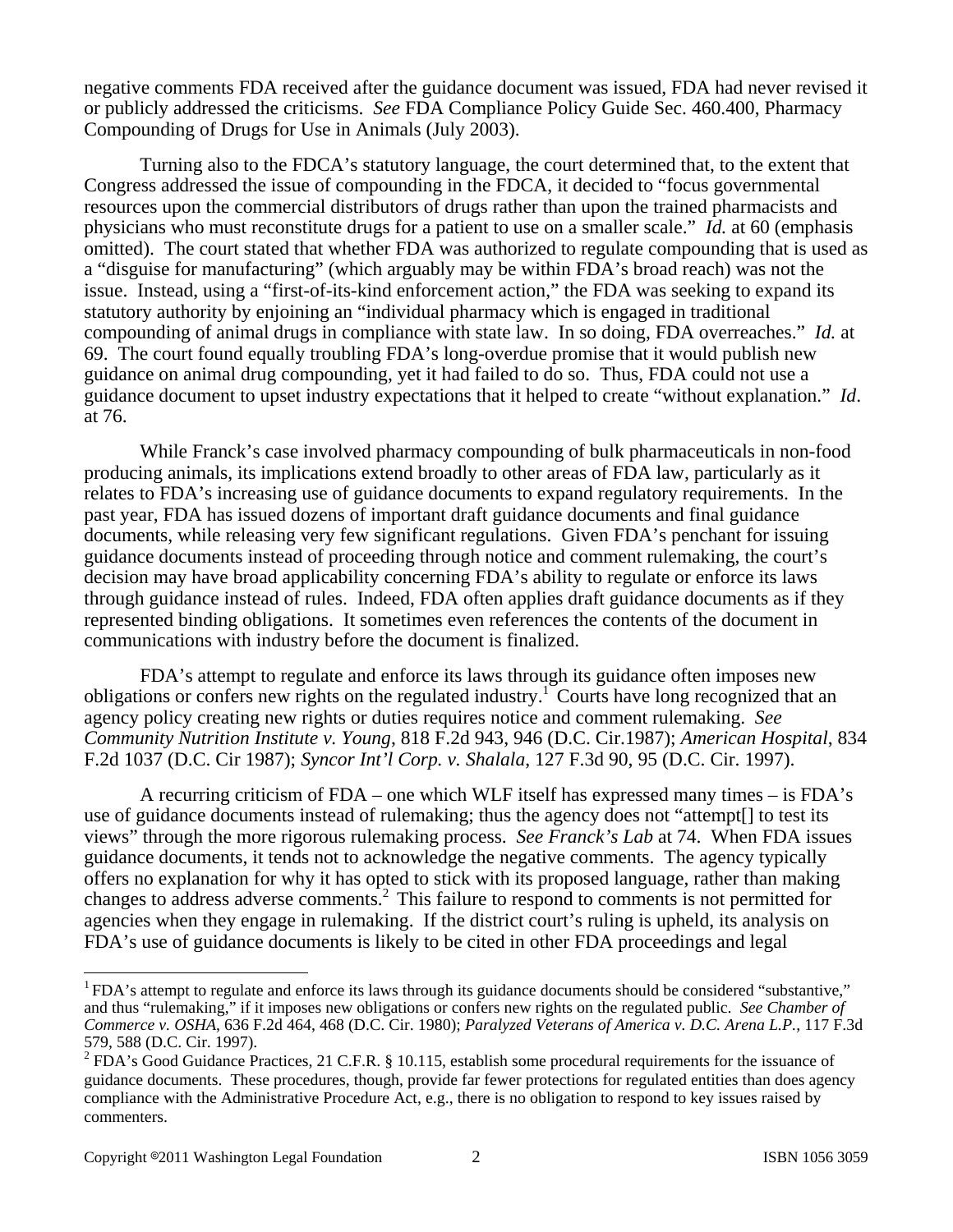challenges testing the agency's right to enforce through guidance in lieu of regulations.

Examples abound of FDA relying on guidance documents to interpret or enforce the FDCA, and those examples are growing in number. In 1999, FDA issued 82 guidance documents in accordance with Good Guidance Practices; by 2009 it had swelled to 169. K.M. Lewis, *Informal Guidance and FDA*, FOOD AND DRUG LAW J. (2011).

For example, FDA has declared its intent to regulate laboratory developed tests ("LDTs") through guidance documents. There are many parallels with FDA's efforts to regulate compounding: The lack of clear statutory authority; the broad assertion of jurisdiction; the stance that a medically necessary procedure is inherently unlawful under the FDCA (all LDTs are devices and virtually all would need FDA approval or clearance to be compliant with the FDCA); the long delay between enactment of the statute and FDA's initial assertion of the regulatory authority (16 years for labs); and FDA's decision to pursue the guidance document route, not rulemaking. If FDA were to pursue regulation of LDTs, the *Franck's Lab* case probably would be cited in any defensive proceeding or laboratory-initiated suit.

Another recent example is FDA's draft guidance on Research Use Only (RUO) products. These products play an indispensable role in advancing research; they are also sometimes used by laboratories to diagnose patients. In its proposed draft guidance, FDA said that a manufacturer which became aware that an RUO product was being used diagnostically must immediately halt sales to that customer. This limitation would be highly disruptive to manufacturers, customers, and researchers. Significantly, even though this is a draft guidance, FDA officials have stated it represents *existing* policy; the document was even cited in a warning letter issued this past September. The draft guidance typically offers no explanation for why the change was needed, or an analysis of the effects – positive or negative – on affected parties.

Similarly, FDA issued a draft guidance in June 2011 titled, "Guidance for Industry and FDA Staff: Classification of Products as Drugs and Devices and Additional Product Classification Issues," purporting to distinguish devices from drugs. Although called "guidance," FDA states that its new policy would subject products that have long been devices to the different – and more stringent – requirements of drug regulation. This, too, represents a substantive change in applicable requirements via the guidance document process in lieu of rulemaking. In this instance, FDA began to apply the criteria set forth in the *proposed* draft guidance even *before* the draft guidance was publicly released.

FDA also is relying on guidance documents to announce its long-awaited policy addressing new dietary ingredients ("NDI") as part of the Dietary Supplement Health and Education Act of 1994 ("DSHEA"). FDA released its game-changing draft dietary ingredient guidance on July 1, 2011. Despite Congress' enactment of the DSHEA governing dietary supplements back in 1994, FDA's recent lengthy guidance on the topic addresses significant additional and onerous requirements for dietary supplement manufacturers and distributors. For example, in order for certain dietary ingredients to remain beyond the requirements of the DSHEA, manufacturers and distributors must substantiate through detailed submissions to FDA that the ingredient was marketed before October 15, 1994 (i.e., a "grandfathered" ingredient beyond the reach of the DSHEA). The draft guidance also requires companies to submit to FDA complicated NDI notifications for ingredients marketed after 1994, contrary to long-standing industry practice with respect to such ingredients. Though issued in draft form and subject to public comment, the guidance was not issued pursuant to notice and comment rulemaking under the Administrative Procedure Act. Nevertheless, it will have broad, industry-wide economic implications for dietary ingredient manufacturers and distributors that have been marketing safe products for years or even decades.